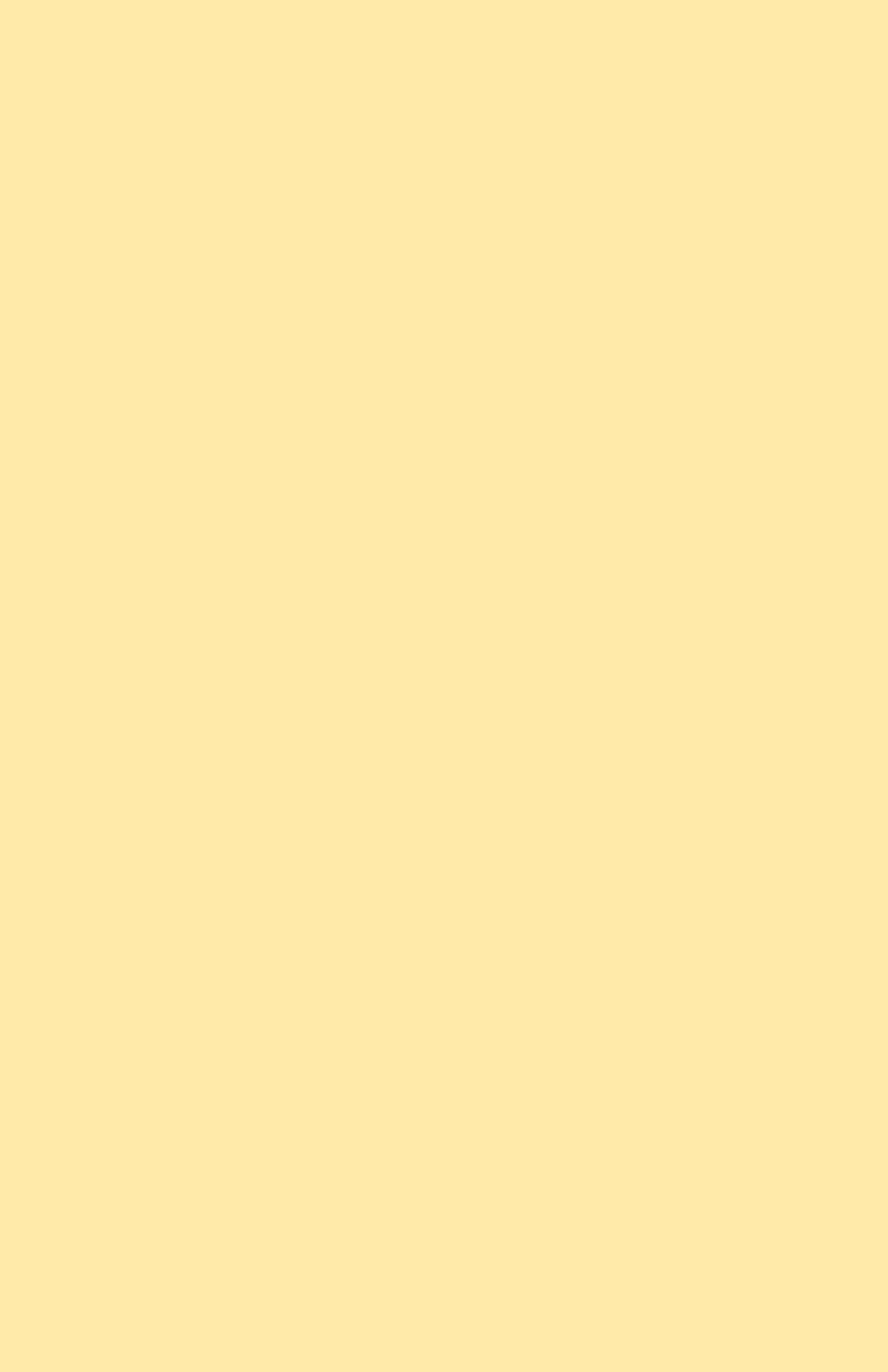## **2013 AWARDS PROGRAM**

#### 2013 AAIDD AWARDS RECIPIENTS

Nikki L. Murdick, PhD, FAAIDD Chairperson, Awards and Fellowship Committee

*Wednesday, June 5, 2013—8:00 am • Ballroom 1 & 2*

#### **AAIDD 137th Annual Meeting**

June 3-6, 2013 | Pittsburgh, Pennsylvania

#### www.aaidd.org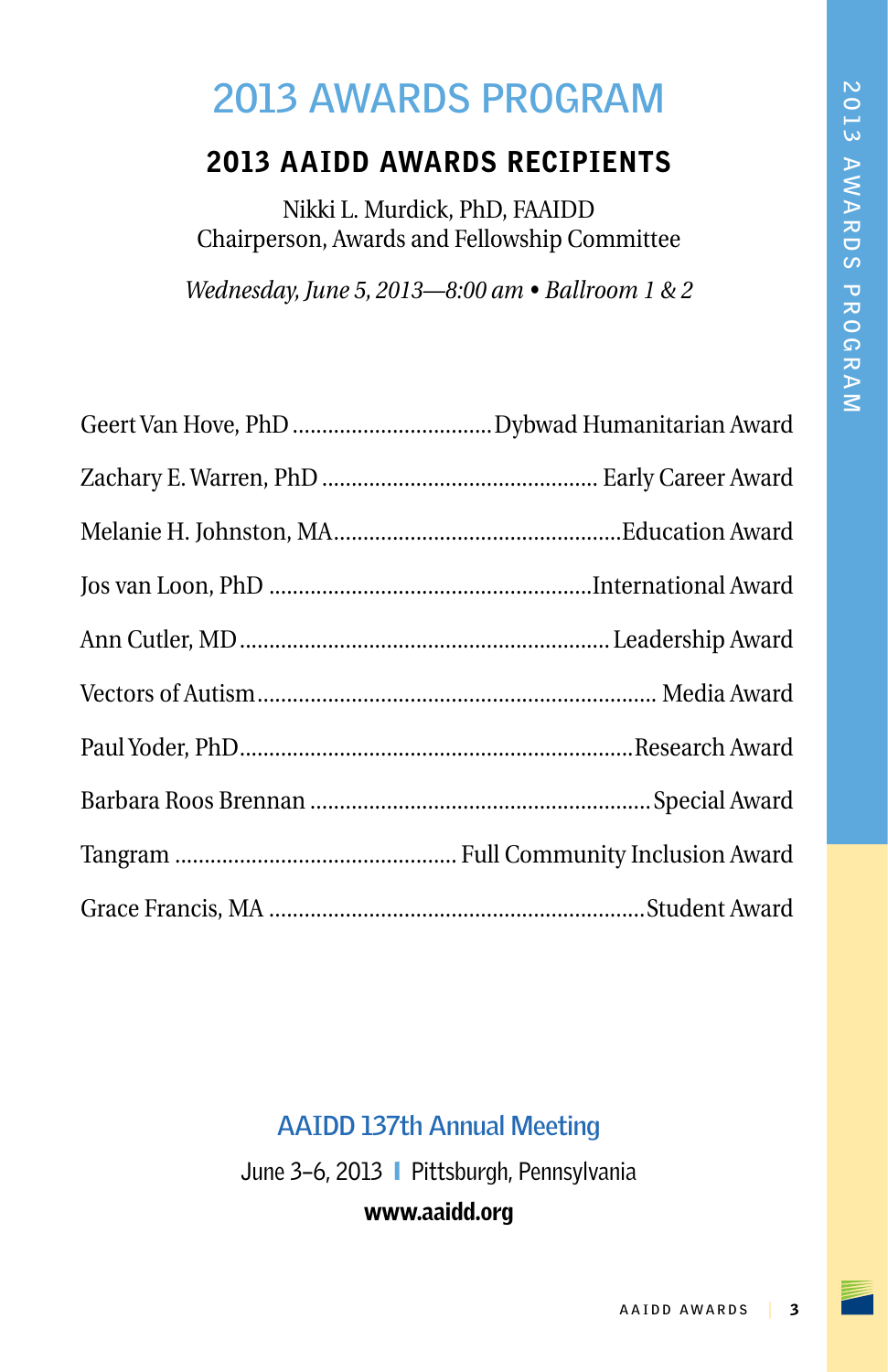#### *Presidential Award* **Robert L. Schalock, PhD**

Robert (Bob) Shalock, PhD, is Professor Emeritus at Hastings College (Nebraska) where he chaired the Psychology Department and directed the Cognitive Behavior Lab from 1967 to 2000. He currently has adjunct research appointments at the University of Kansas (Beach Center), University



of Salamanca (Spain), Gent University (Belgium), and University of Chongqing (mainland China). Bob has been involved in the field of intellectual disability for the last 40 years, initially as a research psychologist studying the biochemical and behavioral basis of cognitive disabilities. Since 1972, his work has focused on the development and evaluation of community-based programs for people with disabilities and the key roles that the concept of quality of life and the supports paradigm play in planning and delivering individualized supports within a service delivery system. Bob has published widely in the areas of personal and program outcomes, the supports paradigm, adaptive behavior, clinical judgment, quality of life, and the

transformation of disabilities organizations.

Bob has been actively involved in the American Association on Intellectual and Developmental Disabilities since 1972. He has served as President of the Board of Directors (AAMR, 1997–1998) and President of the Academy on Mental Retardation

(1988–1991). He is currently a member of the following AAIDD Committees: Terminology and Classification, Supports Intensity Scale, and Diagnostic Adaptive Behavior Scale.

Bob is a frequent speaker at national and international conferences and has assisted a number of jurisdictions in their efforts to develop community-based programs for people with intellectual and closely related developmental disabilities within the context of the supports paradigm, the quality of life construct, and outcomes-based evaluation. Bob and his wife Susan are "semi-retired" and live in the mountains of northeast Washington State. His hobbies include gardening, camping, fishing...and writing.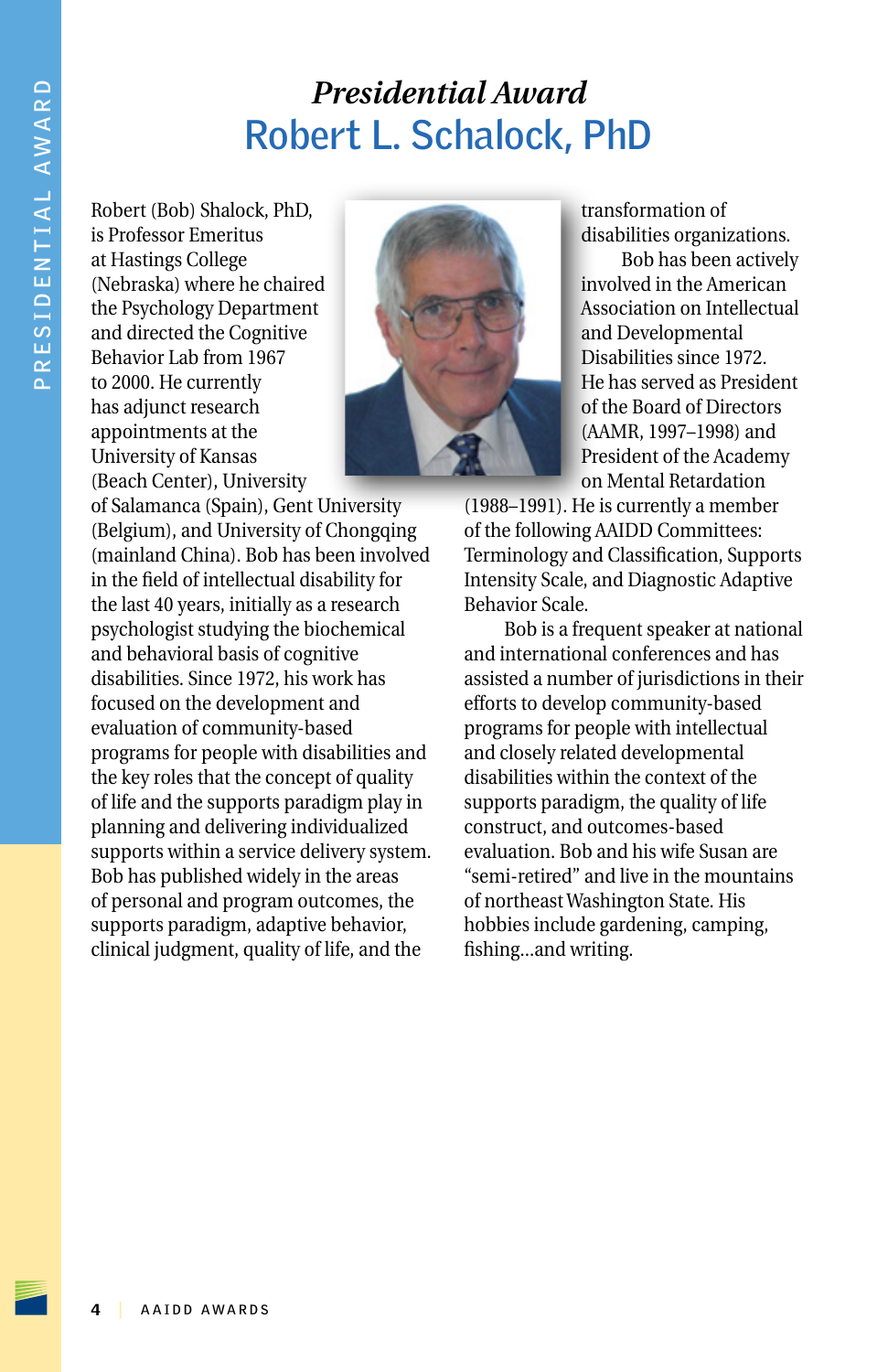#### *Dybwad Humanitarian Award* **Geert Van Hove, PhD**

Geert Van Hove, PhD has worked for over 30 years in the field disabilities. Together with some loyal companions, in 1984 he founded an NGO that provides support for people with intellectual disability to fully participate in society.

Geert's career at Ghent University began in 1989. He received a

doctorate there in 1991 and in 1993, became a Professor in Disability Studies and Inclusive Education within the Department of Special Education.

Together with colleagues and students in the Dutch speaking part of Belgium, Geert is promoting the self-advocacy movement and building stable networks among parents of children with disabilities who choose inclusive education. Within these networks, students can become coaches for self advocates and personal assistants of children in schools.

At Ghent University, Geert uses the department as an "academic incubator" for innovative projects, including those services that offer personal future planning trajectories and greater independence for those with



intellectual disability and mental health concerns.

As a co-promotor, Geert donates his time to the Flemish expertise center for students with disabilities studying in higher educational institutions. This center provides technical support to colleges and universities to address certain student/

professor interactions or to acquaint them with the principles of universal design for learning.

Geert is also director for a universitybased service that provides job coaching to people with disabilities who hope to participate in the regular labor market.

Being an avid traveler, Geert works together with colleagues in: Cape Town around inclusive and health promoting schools, Uganda about quality of life of children with spina bifida,Vietnam about inclusive education, Cameroon about inclusive education in secondary schools, Ecuador about inclusive education and children with multiple or complex labels, Senegal around inclusive education of children with visual impairment, U.S. about disability studies in education, and Canada with an exchange program with students.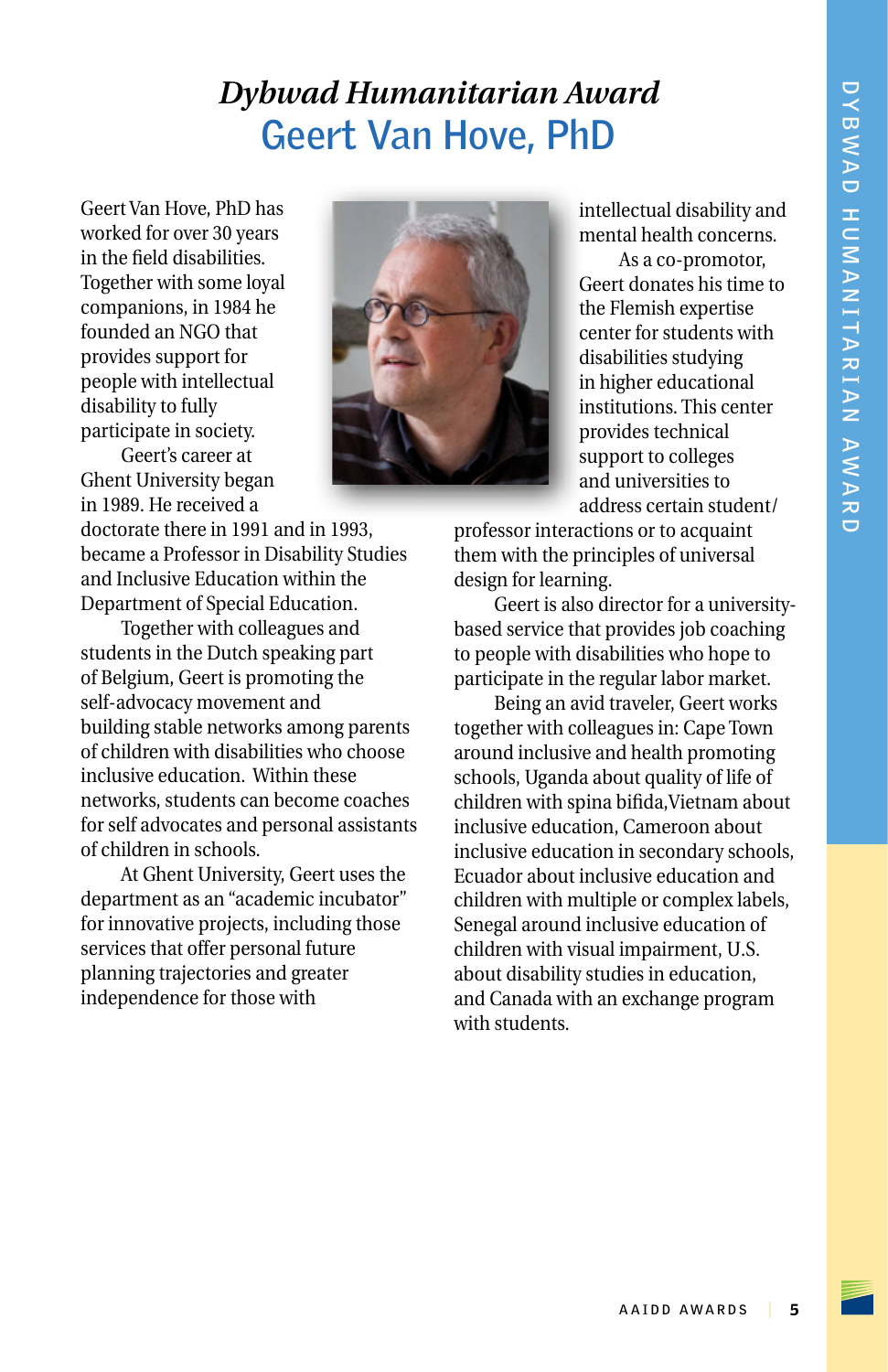#### *Early Career Award* **Zachary E. Warren, PhD**

Zachary E. Warren, PhD, is an associate professor of Pediatrics, Psychiatry, and Special Education at Vanderbilt University. He also directs the Vanderbilt Kennedy Center's (VKC) Treatment and Research Institute for Autism Spectrum Disorders (TRIAD), a *Eunice Kennedy Shriver Intellectual and* 



Neurodevelopmental and Related Disabilities (LEND) program, he has spearheaded several initiatives to develop enhanced community training and tertiary care processes that streamline identification of autism at early ages, including developing training support for state-wide pediatric identification

*Developmental Disabilities Research Center*. He received his bachelor of arts in philosophy and psychology from the College of William and Mary and both his master's of science and doctorate in clinical psychology from the University of Miami. Zachary subsequently completed a clinical internship at the Children's Hospital Boston/Harvard Medical School and a postdoctoral fellowship at the Medical University of South Carolina before joining the Vanderbilt University faculty in 2006.

For the past seven years at Vanderbilt, his work has focused on improving systems of care for individuals with autism and their families, especially improving early identification and intervention. Zachary presently heads autism clinical services for the Division of Developmental Medicine within Vanderbilt Children's Hospital and serves as co-PI of the Autism Treatment Network at Vanderbilt, a consortium of medical centers attempting to improve medical care for children with autism. In these roles, and in partnership with the Vanderbilt Leadership Education in

practice networks in Tennessee and several other states and developing and implementing the VKC/TRIAD Families First program, a free training series that has reached over 2,000 families in Tennessee to date.

Zachary has co-authored some 37 journal articles, chapters, and commentaries related to autism and developmental disabilities, including his participation as a lead content expert on two recent Agency for Healthcare Research and Quality reports reviewing the evidence base for intervention for young children, adolescents, and adults with autism spectrum disorders. Another line of his research focuses on the prospective study of infants at high-risk for autism with the aim of developing enhanced early detection and intervention methods. He also co-leads AUTOSLab, a partnership between VKC/TRIAD and researchers within the Vanderbilt School of Engineering, which is developing and testing virtual reality and adaptive robotic technologies for potential use in autism-related interventions.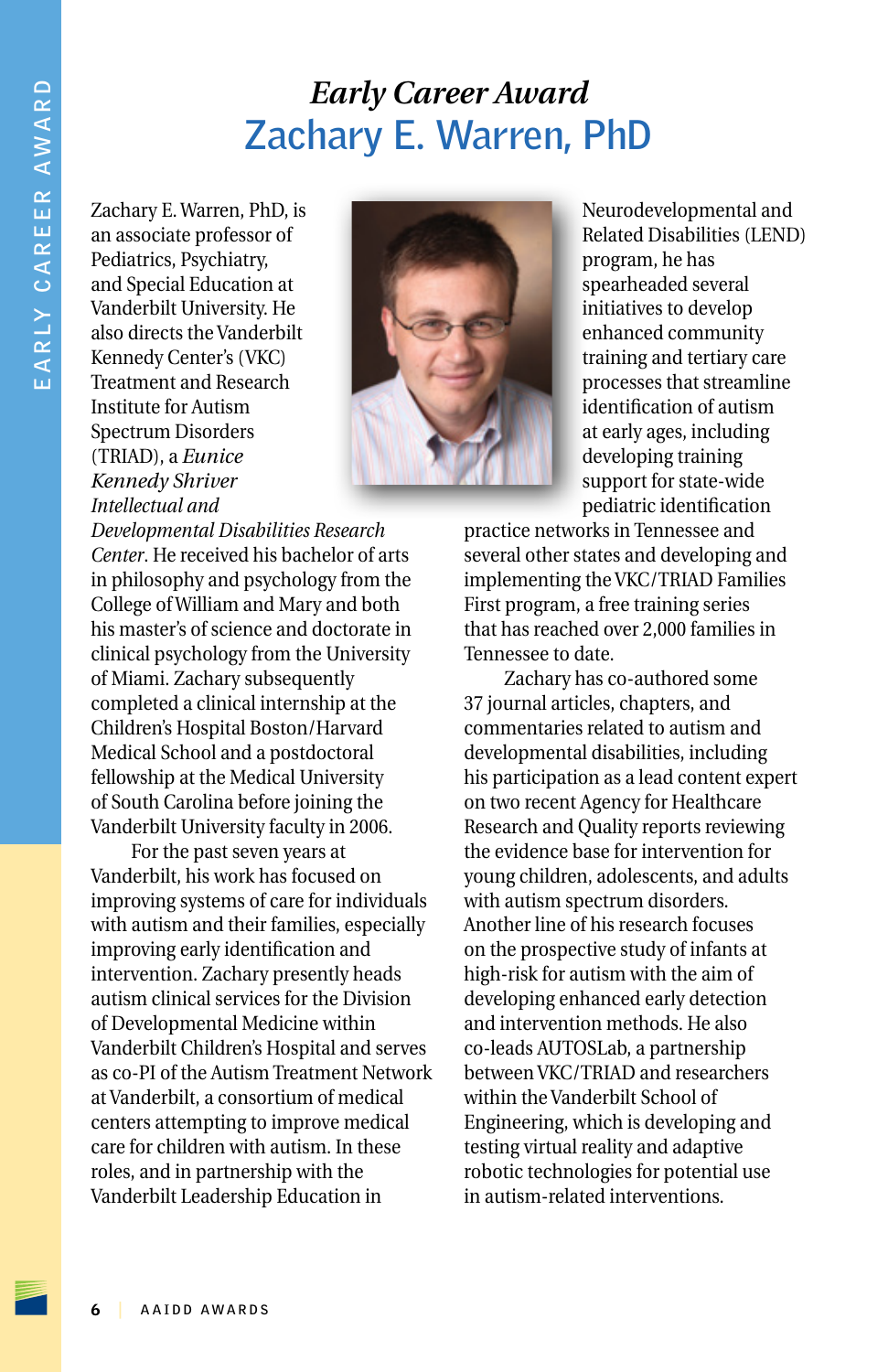#### *Education Award* **Melanie H. Johnston, MA**

Melanie H. Johnston, MA, is the Executive Director of BRITE Success, LLC, providing services to people with developmental disabilities and autism spectrum disorders, families, and professionals. BRITE Success provides assessment and consultation services and teaches children and adults the



with disabilities in her work in private practice and consultancy to school programs and public and private agencies. When her first "babies" grew into adulthood, Melanie redefined her work to include individualization, self-determination and independence for adults with developmental

communication, behavioral and readiness skills that are essential for independence. She completed a bachelor's degree at Texas Christian University in speech pathology and a master's degree at University of Texas, Austin in early childhood intervention and special education. Melanie has over 30 years of experience as a Speech and Language Pathologist and an Autism/ Behavior Specialist in public schools and private practice.

Melanie started her career with a focus on early intervention, working with Child Find and Head Start in assessing and developing intervention programs and therapy for young children. After moving to Midland, Texas, she co-founded The Bynum School (originally known as Developmental Disabilities Center) in 1983, and had the opportunity to work directly under O. Ivar Lovaas, PhD, widely considered to be one of the fathers of applied behavior analysis.

Melanie began working in Houston, Texas in the late 1980's and became a strong advocate for the rights of people

disabilities and autism spectrum disorders. She continues to work with families and individuals as they transition into adulthood and to address needs throughout the lifespan. Through BRITE Success, LLC Melanie continues to work with public school systems throughout the country developing appropriate educational plans for individuals with special needs and providing training to faculty, professionals, and families.

She has also published numerous papers, co-authored RRP-TI Rapid Response Program to Intervention (2007), and taught at the University of Texas, Austin. Over the last two years Melanie has been at the forefront of implementing i-technology for education in the areas of communication, assistive-technology, language, transition, and learning needs. Melanie is in great demand as a speaker, presenting at national conferences and other trainings across the country. Currently, she sits on the Advisory Board of AutisMate, an iPad app that improves communication and behavioral skills for individuals with autism.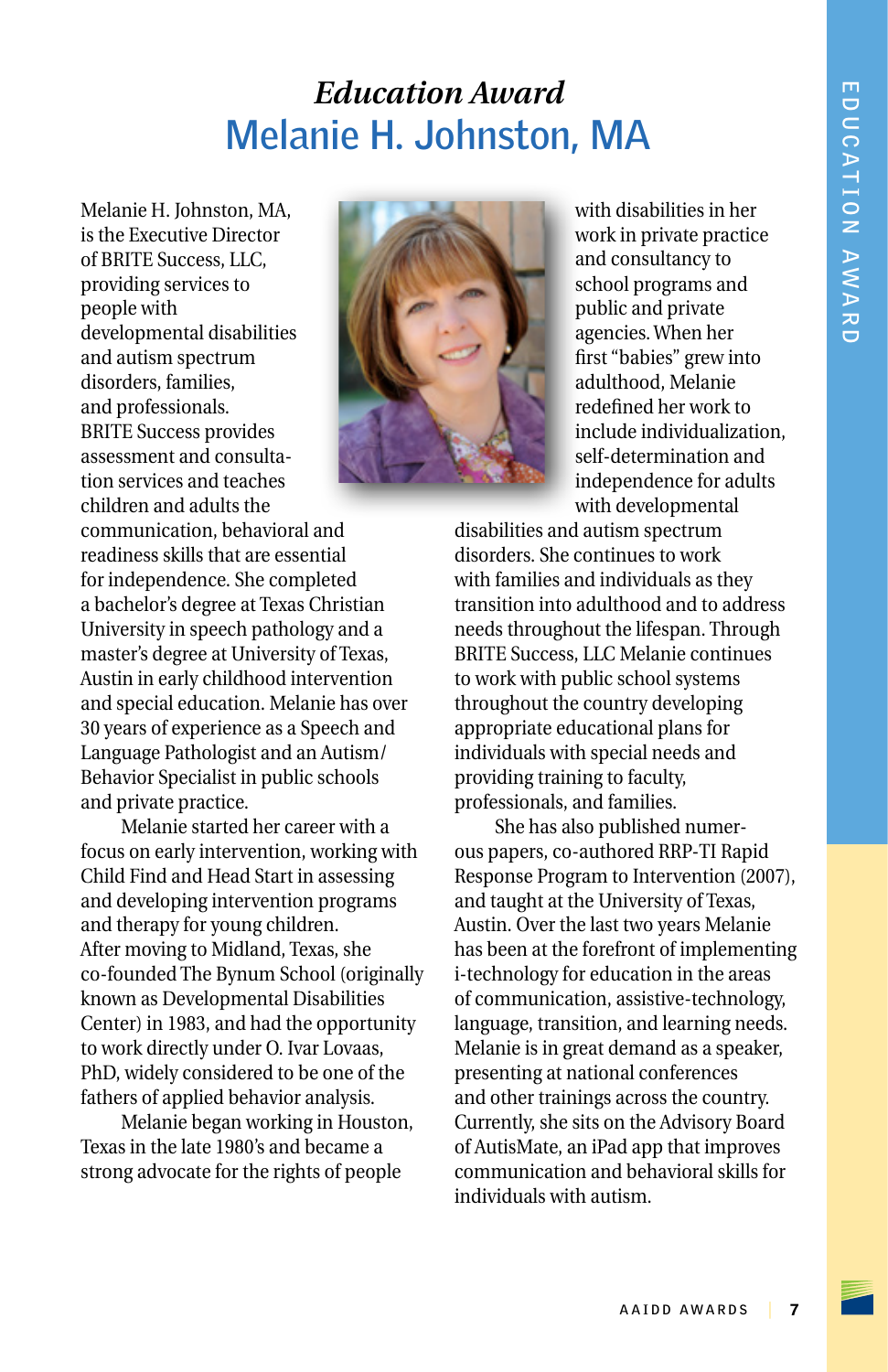#### *International Award* **Jos van Loon, PhD**

Jos van Loon, PhD, is a member of the management team of Arduin, a service provider in the Netherlands, and is a guest professor, Department of Special Education, Ghent University (Belgium). Beginning in 1979 he worked for 15 years as an



orthopedagogue (special educator) in an institution for people with intellectual disability. Here he, among other things, introduced Gentle Teaching in the Netherlands.

Since 1994 he has worked as both a manager and a researcher in Arduin, participating in the process of complete deinstitutionalization of the Vijvervreugd institution, and reforming it into a community-based organization based on the quality of life framework and within the supports paradigm. In this process he came in contact with Drs. Robert Schalock and and James Thompson, with whom he continues to do research and apply best practices.

In 2005 he received a PhD in the pedagogical science at the University of Gent, Faculty of Psychology and Pedagogical Science. The title of his dissertation was *Emancipation and Self-Determination of People with Intellectual Disability: Dismantling Institutional Care*. Among other things, he works and publishes with Drs. Robert Schalock, Geert Van Hove, and Claudia Claes on supports (particularly the Supports Intensity Scale) and on quality of life. In 2008 this group developed a measurement tool for assessing quality of life from the

perspectives of the individual and of others: the Personal Outcomes Scale (POS). The POS has been translated into Taiwanese, Italian, Spanish, Catalan, and German to date and, in addition, the group has recently developed

and published the POS for Children.

Jos has also been instrumental in the formation of the International Consortium on Evidence-Based Practices, this group has recently developed and published a scale (The Organization Effectiveness and Efficiency Scale, OEES) that is used for strategic planning, program implementation, and organization evaluation. The OEES is based on evidence indicators and a balanced scorecard approach to performance management and quality improvement. The OEES has been translated into Complex Chinese, Dutch, Spanish, and English.

Jos often speaks on deinstitutionalization and quality of life and has co-organized several conferences in the Netherlands and Belgium. He also teaches and coaches young orthopedagogues and support workers, providing them with opportunities to promote the enhancement of quality of life for people with intellectual disability. Throughout his 35 year career in the field, he has been devoted to enhancing the quality of life, emancipation, empowerment, inclusion, equity, and self-determination of people with intellectual disability.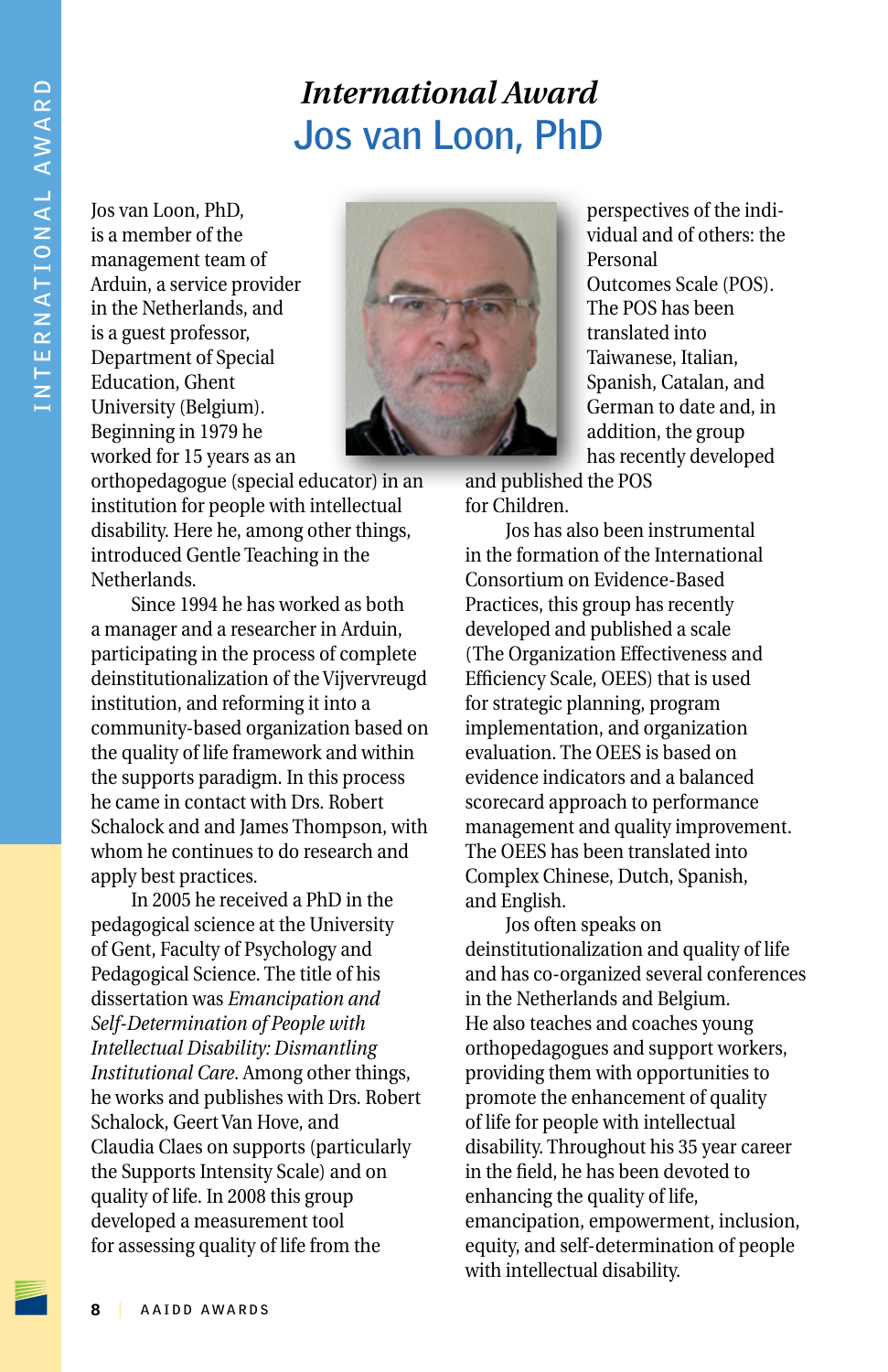#### *Leadership Award* **Ann Cutler, MD**

Ann Cutler, MD, is a developmental pediatrician who has worked in the Chicago community for almost three decades. For the past 20 years, Ann has been at the University of Illinois at Chicago Institute on Disability and Human Development where she serves as coordinator of the Zero Through Three Developmental Diagnostic



children in Illinois with and at risk for disabilities. The data obtained from this project has been extensively used to advocate improved mental health services in this state. This project's documentation of developmental screening practices in Illinois served as a catalyst for the funding of the

Program and is active in clinical work, training, and advocacy. She also served as the director of the Illinois LEND (Leadership Education in Neurodevelopmental and Related Disabilities) until June 2012 and continues to work as a training director for the program. She is also the parent of 3 children, one of whom is on the autism spectrum

Ann has participated in a number of advocacy efforts in Illinois. From 1996–2002 she served as an agency—and, later, as a parent—representative on the Illinois Interagency Council on Early Intervention. On that council, She served as co-chair of the Children At-Risk Committee and chair of the Parent Committee. Subsequently, She was a co-principal investigator of the Unmet Needs Project, an advocacy and research initiative that focused on the needs of

Screening Tools and Education for Providers (STEPPs) programs that were developed by Illinois Chapter of the American Academy of Pediatrics (ICAAP) to assist pediatricians with developmental screening. Ann was the chair for the ICAAP committee that developed the STEPPs 2: Early Autism Detection and Referral curriculum. That training program has received national recognition and she was honored for this work by being named a Fellow in the News by the AAP in 2005.

In addition to her work with children with disabilities, Ann has a strong interest in promoting the social-emotional development of all children, especially children living in poverty. She has served on numerous advisory and advocacy committees in Illinois regarding mental health issues.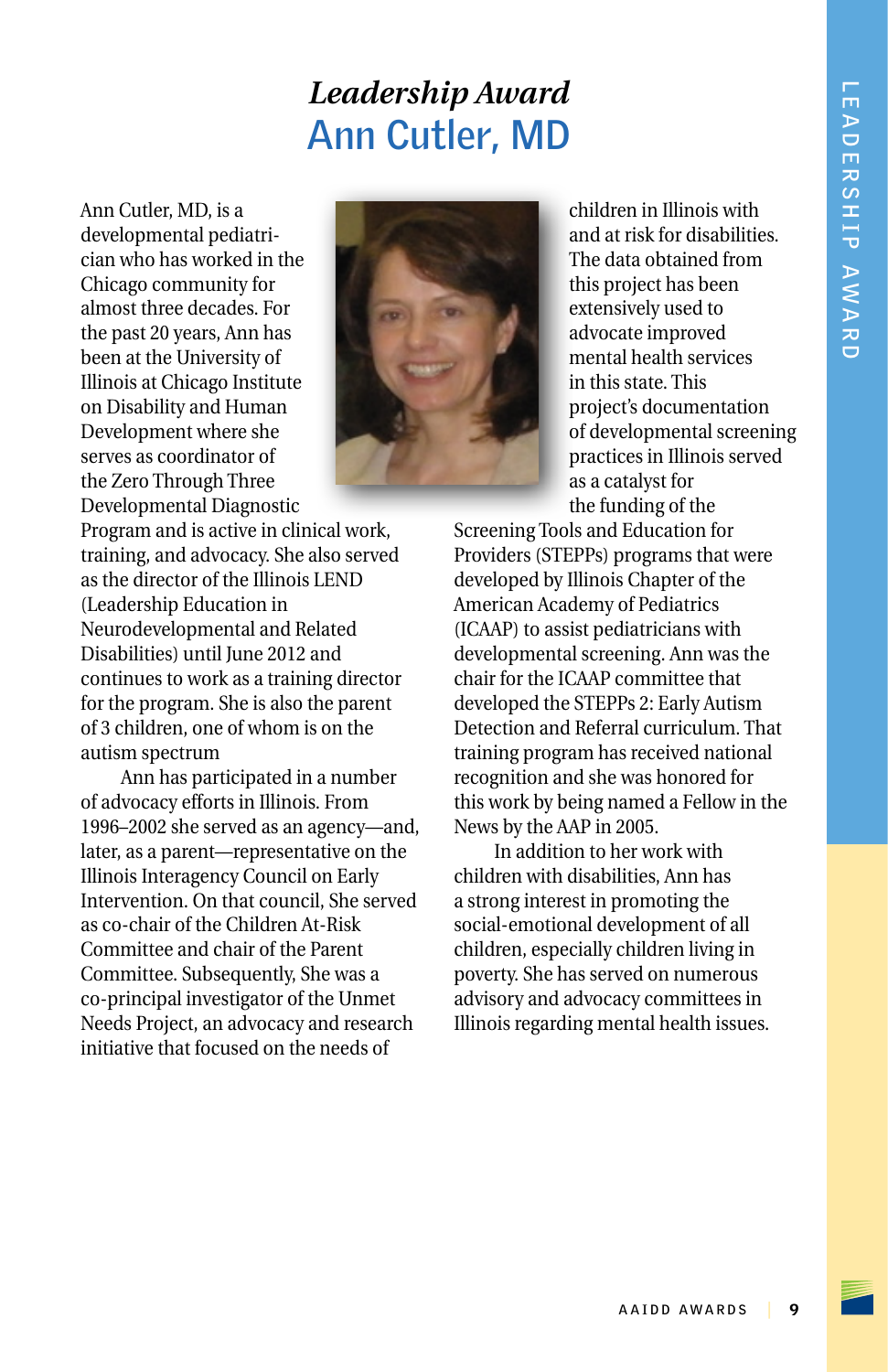#### *Media Award* **Vectors of Autism: A Documentary About Laura Nagle**

*Vectors of Autism:* 

*A Documentary About Laura Nagle* is a film about being an adult with autism. Laura is a 57-year old woman who has much to say about autism and the influence autism has had on her life. Using her life experiences, Laura explains the struggles faced by those who think and experience the world differently and suggests how a shift in our perspectives toward individual strengths might better support those on the autism spectrum.



*Laura Nagle pictured with producer, Susan Marks*

John Schaffer, the film director, explains that "The challenge with the movie was trying to figure out how to put Laura's remarkable words into a form that could tell an engaging story. We also didn't want to make a movie about Laura Nagle, but a movie about autism with Laura Nagle."

Susan Marks, a professor of Educational Specialties at Northern Arizona University, produced the movie and was intimately involved in shaping the movie's content and message. As she states in the movie, "Autism doesn't have to be a set of deficiencies, but a set of differences."

Laura is a witty, intelligent, committed autism advocate. She may have been built out of reworked parts, as she jokes in the movie, but her gift of gab is a well-tuned engine. "My problem is not talking" she says, "My problem is NOT talking." Laura shows the viewers some

of her achievements, like the clock base she designed in a public square, but also allows the camera to see some of her not-so-proud moments. She doesn't do this to elicit pity, but to show some of the needs of people on the spectrum. "I'm good at reading, I'm really good at understanding things like aerodynamics," Laura says, "but I'm not good at life."

*Vectors of Autism* has a clear message on an important perspective on autism: neurodiversity. Rather than focusing on acceptance, neurodiversity embraces the idea that neurological differences and different ways of thinking should be embraced. The neurodiversity movement seeks to promote a society in which everyone's talents and unique gifts are appreciated and supported. This universal message goes beyond being a message for autism; it is one of hope for everyone.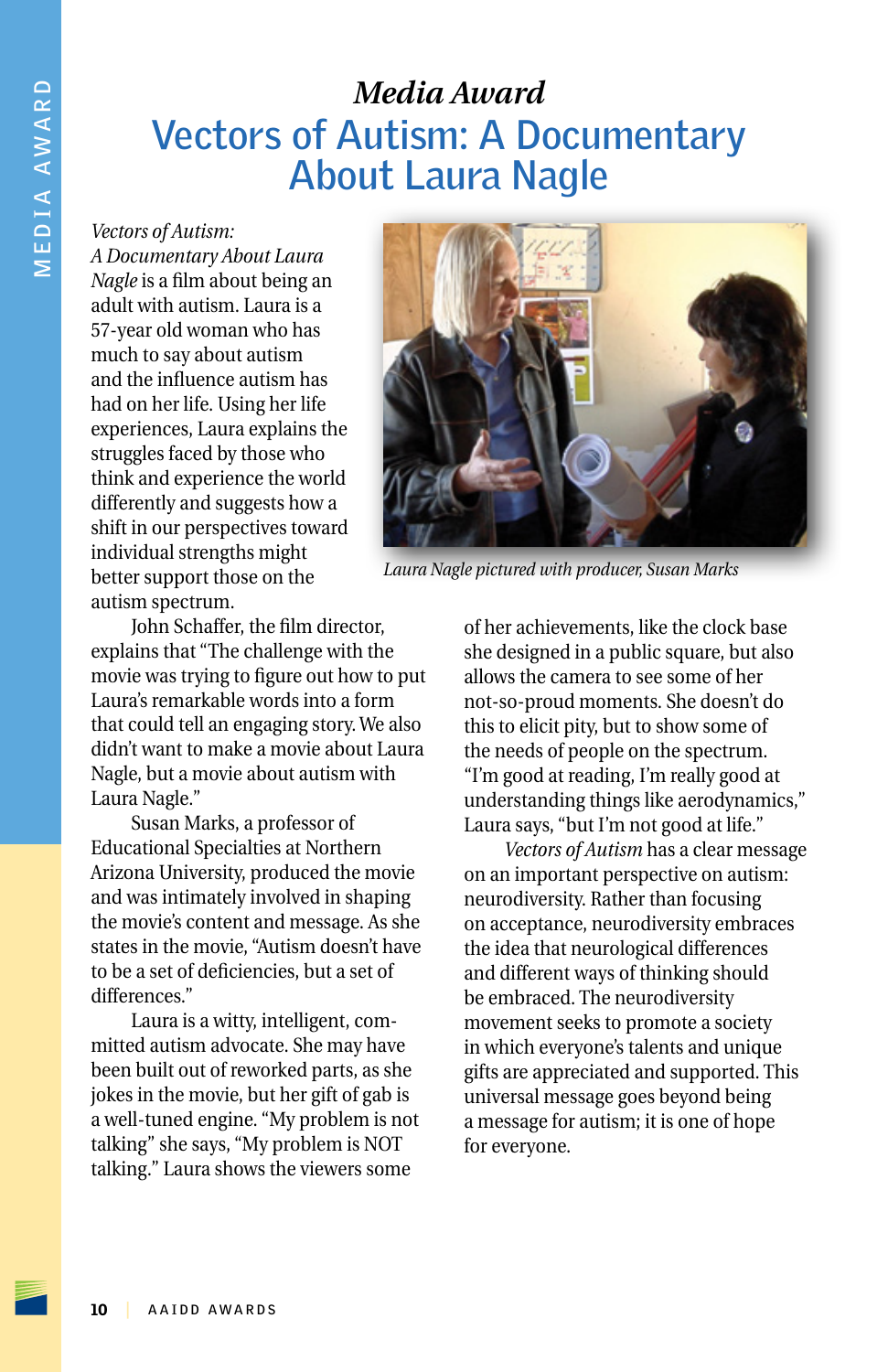#### *Research Award* **Paul Yoder, PhD**

Paul Yoder, PhD, is a professor of special education at Vanderbilt University. He uses state of the art methodological, statistical, and measurement approaches to study social and organismic influences on individual differences in communication and language development of children



of engagement, communication, and conversation (Milieu Teaching) was superior in facilitating early language development compared to treatments that responded only to children's communication acts (Broad Target Recasts). Recently, Paul replicated Milieu Teaching is better

with intellectual and developmental disabilities.

Among his accomplishments are a book on observational measurement and demonstrations of the value of sequential analysis and Generalizability theory for intellectual and developmental disability research. Recently, he has turned to event-related potentials to measure of one of the potentially important pre-treatment child variables that may help us make personalized treatment selections.

Paul was among the first to demonstrate that questions following the child's conversational topic facilitate their conversational participation. His work showed that directives continuing the child's attentional focus facilitated engagement and predicted language development, and did not inhibit it, as previously thought and indicated that a treatment including communication prompts that continued a child's topic

than Broad Target Recasts for children with intellectual disability in the first stage of spoken language development, providing one of the only empirically-based principles for individualizing treatment according to children's pre-treatment characteristics.

While children with Down syndrome showed some of the lowest treatment benefits in this study, He determined that among this group, those children who made many nonverbal requests and had very responsive parents had the fastest language growth. Out of this research, Prelinguistic Milieu Teaching (PMT) was born, and further modified to improve the efficacy of PMT for children with Down syndrome. Paul has said that his research combines his love of the scientific method, his desire to be a positive force in the lives of children with communication disabilities, and his love of learning. His work is widely published in the US and in Europe.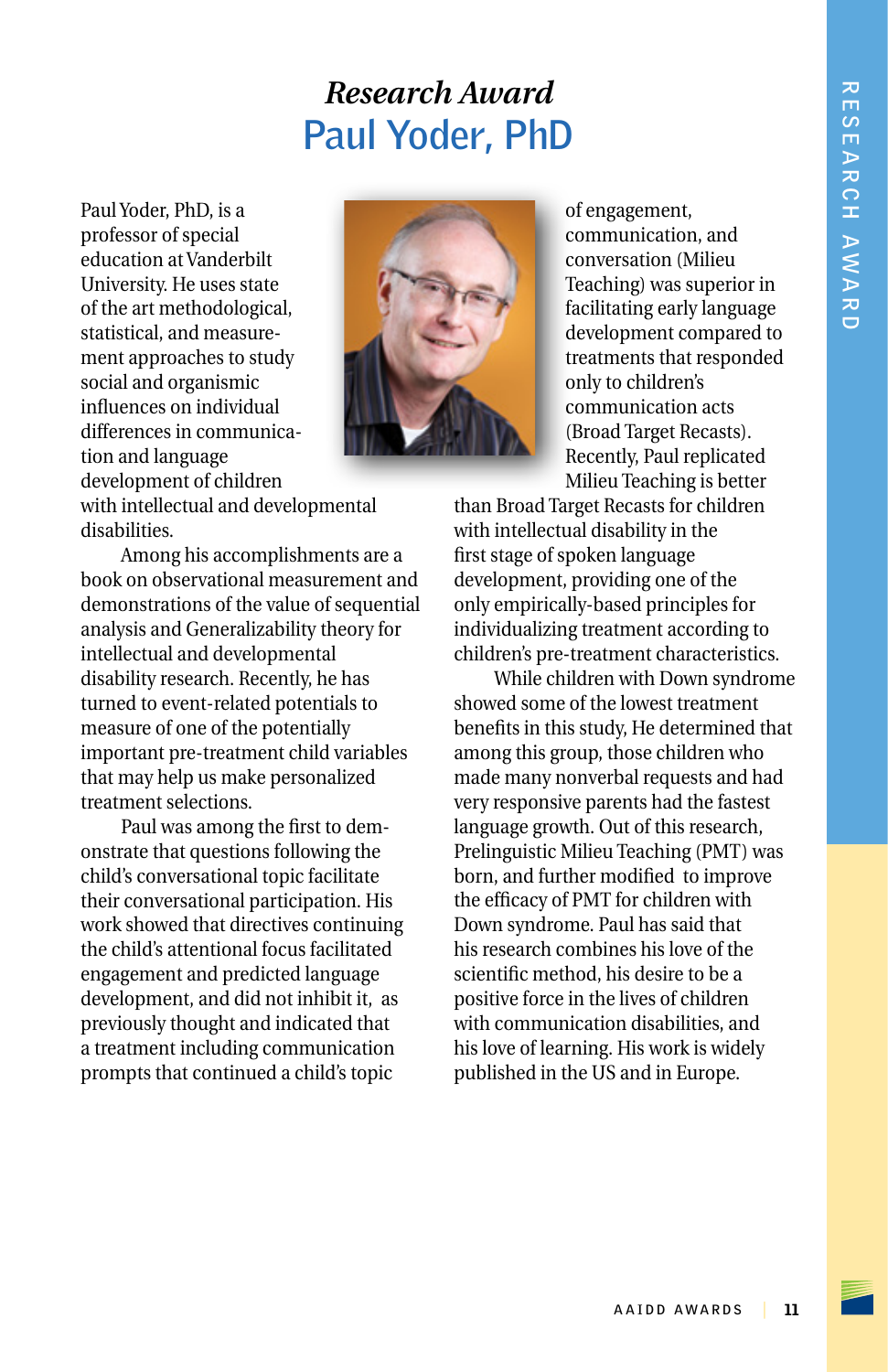#### *Special Award* **Barbara Roos Brennan**

Barbara Roos was a beauty queen who pursued a journalism degree at Oklahoma University; her titles included Rattlesnake Queen and 1st Runner-up Miss Oklahoma. A marriage to Donald Brennan in 1958 resulted in a family of five children.

Joey, their third child, was born with hydrocephalus in 1962. Barbara went

into delivery with anticipation of giving birth to twins; what she got instead was a beautiful boy with an immense head due to the water on his brain. At that time, Barbara and Don were advised to institutionalize Joey; nurses cautioned Barbara against holding her son for fear she would bond with him but Barbara who demanded to see her son, held him, cuddled him, and brought him home to raise.

Joey had a great belly laugh, loved applesauce and a Bozo the Clown doll, and became quite adept at climbing. Blind by age three, he never learned to walk or talk. His life was the impetus of Barbara's lifetime commitment to people with developmental disabilities.

With no service system for her child with disabilities, Barbara found other



mothers in the same position and started a school. Initially a summer program, Barbara enlisted teenagers willing to volunteer time, a church with a free basement, and eventually state and federal funding.

Joey's life ended just days before his 8th birthday, but his story didn't end there—his life

took Barbara on a journey that enhanced her life and the lives of countless others. Barbara had been the manager of a sheltered workshop, and in 1988 she and Don bought and reimagined the business as Stride, Inc., as a for-profit, inclusive employer that manufactures and sells office products. Three months after they purchased the business, Don died and Barbara found herself carrying on their dream alone.

Today Stride sells office products nationwide. Half of Stride's employees are adults with disabilities, and countless others have left Stride to work in the community. Barbara's life is a lesson in determination and an example that you can run a successful for-profit business with a mission to employ people with special needs.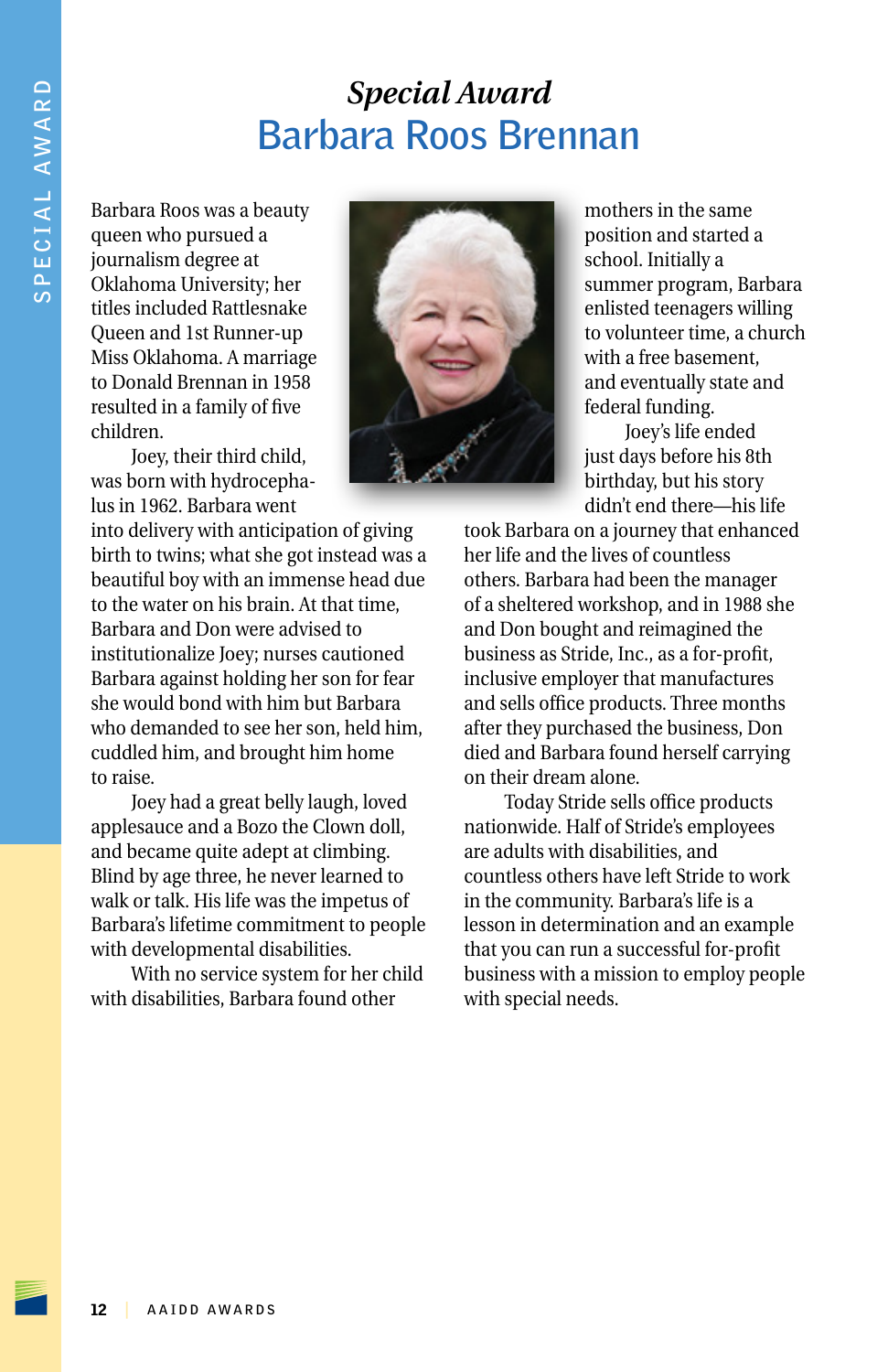#### *Full Community Inclusion Award* **Tangram**

As a community benefit organization in central Indiana, Tangram is dedicated to creating



extraordinary lives for those living with disability.

The name Tangram comes from *tan gram*, the ancient Chinese puzzle of seven geometric pieces that can be arranged to form over 10,000 distinct figures. We believe that life's possibilities are endless for individuals with disabilities and work to create sustainable solutions for inclusion within our community. Founded in 1985, Tangram has grown over the years to serve over 200 individuals across central Indiana by offering residential support services, behavioral health services, community access services, supported employment services, and life coaching services.

Our staff members, Board of Directors, and partners are passionate about empowering people with disabilities closing the gap between those with and without disabilities by recognizing that all individuals and their families have the right to determine their futures.

As an employment-first agency, Tangram ensures all those seeking employment have access to the tools they need to find and obtain their desired jobs.



*Connie Dillman President/CEO*

Recently, Tangram developed a corporate development team that will work with companies to hire qualified individuals with disabilities, including veterans. This model is focused on addressing the key challenges that businesses face today and will also help improve the unemployment rate for people with disabilities.

Tangram recognizes that the key to inclusion is a strong community. We work to create lasting and mutually beneficial partnerships with businesses, organizations, and individuals who share our vision for people with disabilities. These partnerships lead to employment, volunteer activities, friendships, and active community involvement for those with disabilities. Tangram looks forward to continuing our work of reshaping perceptions and creating an inclusive community.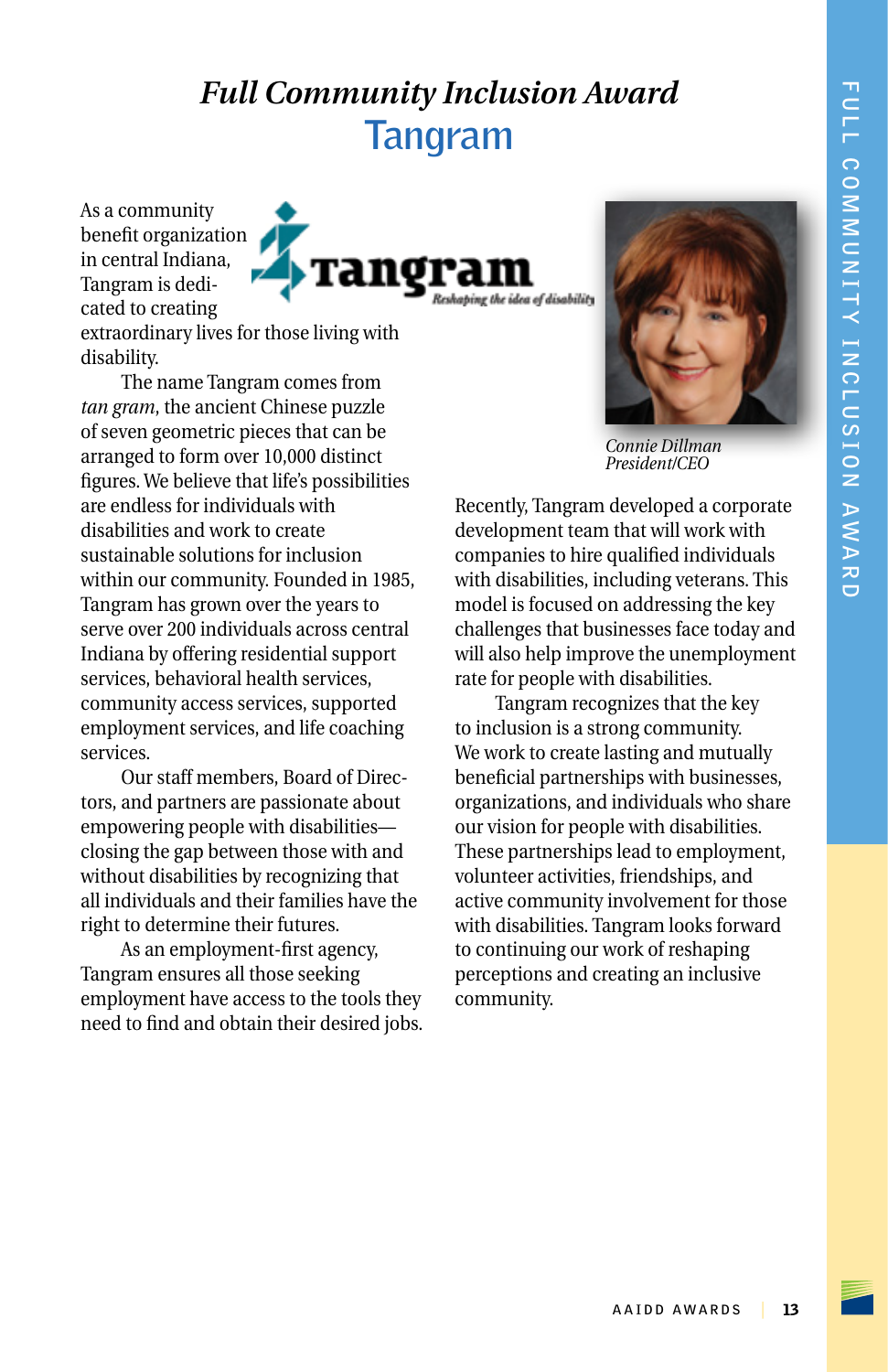#### *Student Award* **Grace Francis, MA**

Grace Francis, MA is a doctoral candidate in the Department of Special Education at the University of Kansas (KU). She is also a research assistant at the Beach Center on Disability, currently working with the Schoolwide Integrated Framework for Transformation (SWIFT)



As a doctoral student Grace has explored participant-directed supports and services, competitive employment, and community housing. Further, she also gained experience as an educational advocate, preservice practicum supervisor, and undergraduate/

Center. Her work with SWIFT focuses on family-school-community partnerships. Prior to beginning the doctoral

program at KU, Grace worked as a special educator in St. Louis, Missouri. She worked with individuals with significant disabilities and their families in multiple capacities, including advocate, support broker, therapist, consultant, and respite care provider. Working with families as they navigated the worlds of family homes, schools, and communities (and the service systems among and in between) exposed for her a serious disconnect between these entities. As a student at KU she has had the privilege of creating and disseminating knowledge aimed at mitigating this disconnect.

graduate instructor. These experiences have influenced the way she teaches preservice educators how to educate *all* students, as well as how she collaborates with professionals, families, and self-advocates to overcome obstacles associated with broken and disjointed service systems. She hopes to engage in participatory action research to support systems change.

After graduation, Grace plans on working to influence meaningful systems change by merging grassroots efforts with the efforts of large higher education institutions and professional/family/ self-advocacy organizations. She also hopes to continue to teach preservice teachers and be a reliable ally for self-advocates and their families.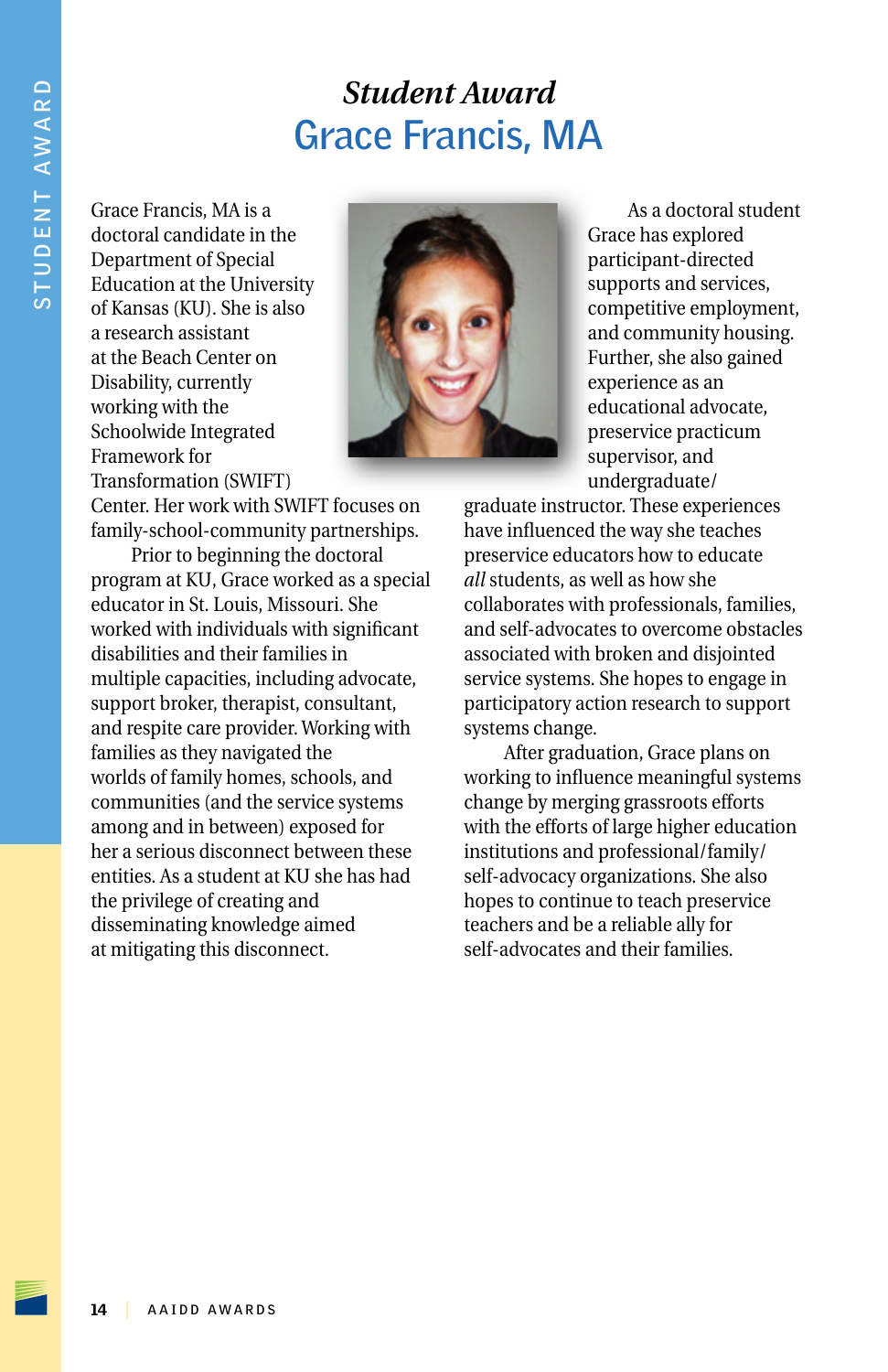### **Past Presidents**

The history of the AAIDD is long and distinguished. Our tradition, professional standing, and leadership in the area of intellectual and Developmental disabilities are exemplified in the persons of our Presidents. Our former Presidents are:

1876-1877 Edouard Sequin, MD 1877-1878 Hervey B. Wilbur, MD 1878-1879 G. A. Doren, MD 1879–1880 H. M. Knight, MD 1880-1881 Charles T. Wilbur, MD 1881-1882 George W. Brown, MD 1882–1884 J. Q. A. Stewart, MD 1884–1885 A. H. Beaton, MD 1885–1886 F. M. Powell, MD 1886-1887 William B. Fish, MD 1887-1888 George H. Knight, MD 1888-1889 J. C. Carson, MD 1889-1890 A. C. Rogers, MD 1890–1891 J. T. Armstrong, MD 1891–1892 Isaac N.Kerlin, MD 1892-1893 Walter E. Fernald, MD 1893–1894 A. E. Osborne, MD 1894-1895 A. W. Wilmarth, MD 1895–1896 Samuel J. Fort, MD 1896–1897 Martin W. Barr, MD 1897-1898 George A. Brown, MD 1898-1899 Mary J. Dunlap, MD 1899–1900 Alexander Johnson 1900–1901 W. A. Polglase, MD 1901-1902 F. W. Keating, MD 1902–1903 J. M. Murdoch, MD 1903–1904 Edward R. Johnstone 1904–1905 A. H. Beaton, MD 1905–1906 George Mogridge, MD 1906–1907 W. H. C. Smith, MD 1907–1908 Charles Bernstein, MD 1908–1909 W. N. Bullard, MD 1909–1910 Miss Mattie Gundry 1910–1911 Arthur R.T. Wylie, MD 1911–1912 H. G. Hardt, MD 1912–1913 Allan E. Carrol, MD 1913–1914 J. K. Kutnewsky, MD 1914–1915 H. H. Goddard, PhD 1915–1916 Charles Bernstein, MD 1916–1917 E. J. Emerick, MD 1917–1918 George L. Wallace, MD 1918–1919 Charles S. Little, MD 1919–1920 George S. Bliss, MD 1920–1921 H. A. Haynes, MD 1921–1922 Joseph H. Ladd, MD

1922–1923 C. Banks McNairy, MD 1923–1924 Walter E. Fernald, MD 1924–1925 Groves B. Smith, MD 1925–1926 Arthur R. T. Wylie, MD 1926–1927 Benjamin W. Baker, MD 1927–1928 Edward R. Johnstone 1928–1929 George E. McPherson, MD 1929–1930 George L. Wallace, MD 1930–1931 H. H. Ramsey, MD 1931-1932 Harvey M. Watkins, MD 1932–1933 Howard W. Potter, MD 1933–1934 Ransom A. Greene, MD 1934–1935 Mary M. Wolfe, MD 1935-1936 Edgar A. Doll, PhD 1936–1937 Benjamin O. Whitten, MD 1937–1938 Harry C. Storrs, MD 1938–1939 Neil A. Dayton, MD 1939–1940 Frederick Kuhlmann, PhD 1940–1941 Meta L. Anderson, PhD 1941–1942 Fred O. Butler, MD 1942–1943 Horatio M. Pollock, PhD 1943–1944 C. Stanley Raymond, MD 1944–1945 E. Arthur Witney, MD 1945-1946 Mabel A. Matthews 1946–1947 Warren G. Murray, MD 1947–1948 Lloyd N. Yepsen, PhD 1948–1949 Edward J. Humphreys, MD 1949-1950 Mildred Thomson 1950–1951 Richard H. Hungerford 1951–1952 Edward J. Engberg, MD 1952–1953 Bertha M. Luckey, PhD 1953–1954 Arthur T. Hopwood, MD 1954–1955 Gale H. Walker, MD 1955–1956 Arthur E. Westwell, DMD 1956–1957 Thomas L. McCulloch, PhD 1957-1958 Chris J. DeProspo, EdD 1958-1959 George Tarjan, MD 1959–1960 Frances M. Coakley 1960–1961 Edward L. Johnstone 1961-1962 Herschel W. Nisonger 1962–1963 William Sloan, PhD 1963–1964 George L. Wadsworth, MD 1964-1965 Harvey A. Stevens 1965–1966 I. Ignacy Goldberg, EdD 1966–1967 Marquerite J. Hastings

1967-1968 Harvey F. Dingman, PhD 1968–1969 Richard Koch, MD 1969–1970 Wesley D. White, EdD 1970-1971 Horace Mann, PhD 1971–1972 Robert L. Erdman, EdD 1972–1973 Michael J. Begab, PhD 1973–1974 David Rosen, MS 1974–1975 James D. Clements, MD 1975–1976 Sue Allen Warren, PhD 1976–1977 Burton Blatt, EdD 1977–1978 Margaret J. Giannini, MD 1978–1979 Richard C. Scheerenberger, PhD 1979-1980 Mariorie H. Kirkland, MSSW 1980–1981 H. Carl Haywood, PhD 1981–1982 Frank A. Borreca, EdD 1982–1983 A. Gail O'Connor, PhD 1983-1984 Herbert J. Grossman, MD 1984–1985 B. R. (Bill) Walker, PhD 1985–1986 H. Rutherford Turnbull III, LLB, LLM 1986–1987 Harold Michal–Smith, PhD 1987–1988 Valaida S. Walker, EdD 1988-1989 Robert G. Griffith, EdD 1989–1990 James W. Ellis, JD 1990–1991 Robert R. Bruininks, PhD 1991–1992 Jack A. Stark, PhD 1992–1993 Michael R. Dillon, EdD 1993–1994 David L. Braddock, PhD 1994-1995 Karen L. Middendorf 1995-1996 William E. Kiernan, PhD 1996–1997 Pamela C. Baker, PhD 1997–1998 Robert L. Schalock, PhD 1998–1999 Stanley S. Herr, JD, DPhil 1999–2000 Bernard R. Wagner, PhD 2000–2001 Cathy Ficker Terrill, MS 2001–2002 Steven F. Warren, PhD 2002–2003 Ruth A. Luckasson, JD 2003–2004 Ann P. Turnbull, EdD 2004–2005 David L. Coulter, MD 2005–2006 Valerie J. Bradley, MA 2006–2007 Henry "Hank" A. Bersani, PhD 2007–2008 David A. Rotholz, PhD 2008–2009 Steven M. Eidelman, MSW 2009–2010 Joanna L. Pierson, PhD 2010–2011 Michael L. Wehmeyer, PhD 2011–2012 Sharon C. Gomez